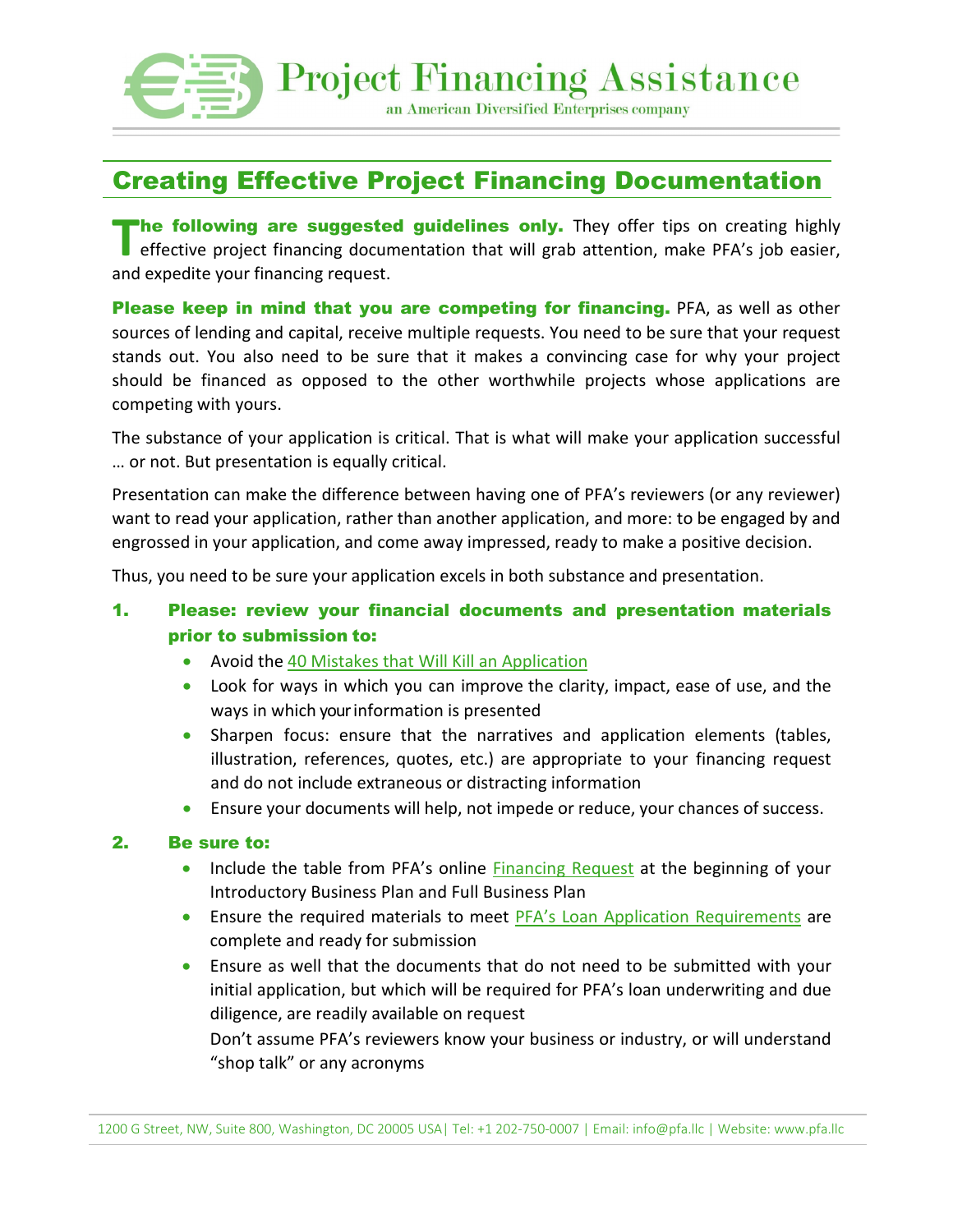

- Assume they are  $10<sup>th</sup>$  graders
- Provide information in a way that a  $10<sup>th</sup>$  grader will understand, breaking it out in easy-to-absorb, easy-to-digest chunks
- Avoid the temptation to provide masses of dense detail all in one dose
- Your request will be judged on the detail you provide
- But that information needs to be easy to absorb
- Remember that PFA's reviewers have a stack of other loan requests to review; if they lose their way in trying to figure yours out, get bogged down in extraneous detail, or can't figure something out, they will put your loan request aside and go to another one
- Use descriptions, tables, illustrations, and graphics to capture interest, present key details quickly and succinctly, and lead PFA's reviewers through a logical sequence of steps, with one step building on the other, to add detail, context, and amplification
- Ensure your application documents are clean and simple, well organized, tell a compelling story, and will grab – and hold – the attention of PFA's reviewers

## Objectives:

### 1. Ensure:

- Your materials speak directly to PFA's reviewers in language they understand, providing the information they expect to see, in the order they expect to see it, and contributing to a positive decision, thus:
	- $\checkmark$  The materials should be designed to engage the reviewers and imprint key "take aways" in their memories
- The materials should follow PFA's requirements, and the points outlined below to leave a lasting, positive impression on PFA's reviewers

### 2. PFA's review will be greatly aided by if you ensure that:

- The materials adequately address your financing request's objectives and needs
- The materials satisfy all PFA requirements
- The materials have a consistent format and theme throughout that tie them together, that complement the information and data being relayed, and distinguish the documents from the crowd of other financing requests and documents that PFA's reviewers see day in and day out
- The theme/format uses color effectively and subtly; includes headlines, taglines, small blocks of text, text boxes, photographs, illustrations, infographics, and other subtle, tasteful typographic and graphic devices to break up text, highlight numbers, and lead the reviewers' eyes to key elements of the presentation in a logical, one-at-a-time, easy-to-understand sequence
- White space is used effectively to avoid clutter, font sizes are easy to read, and key "take away" points stand out